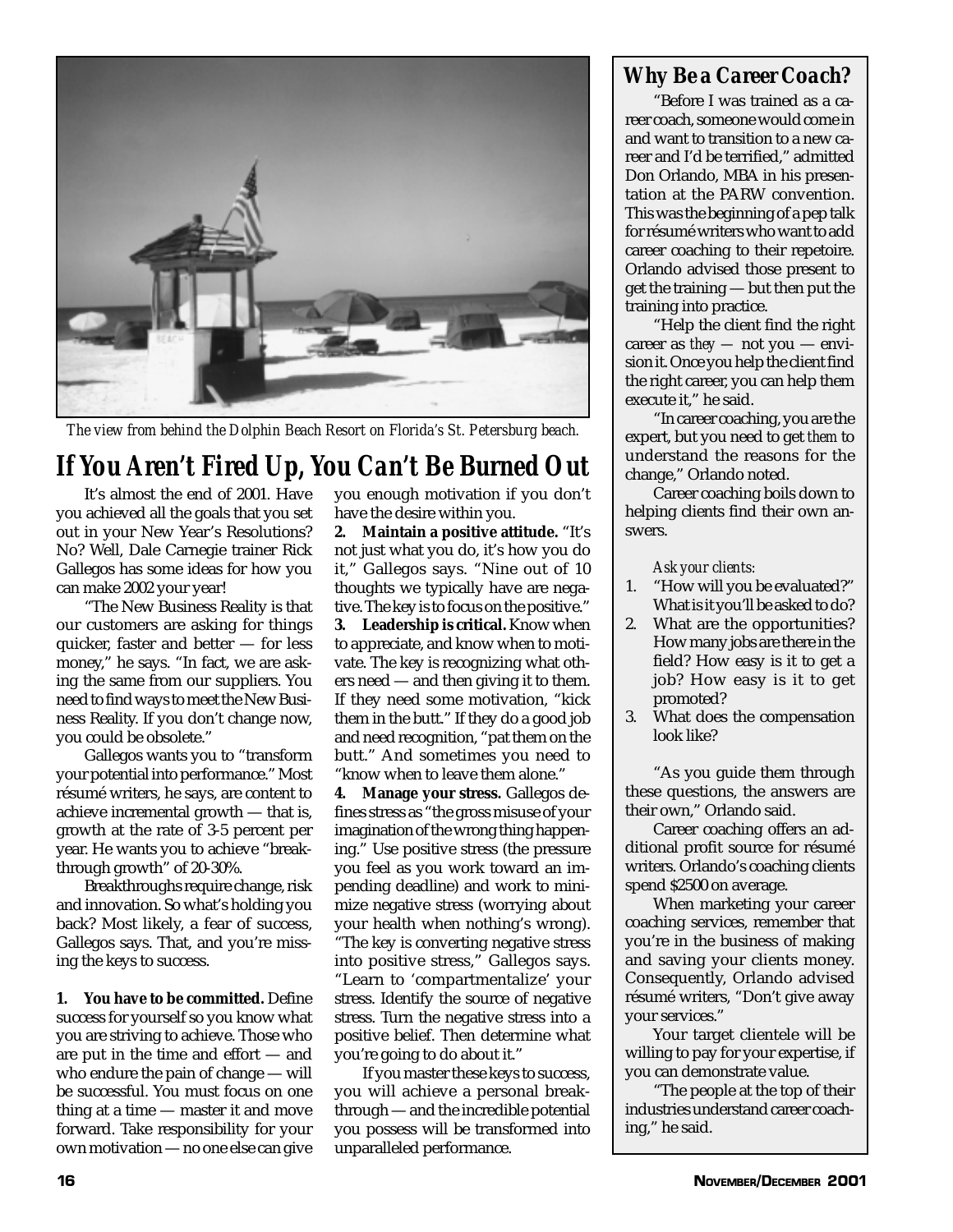## **"North of the Border" Marketing Strategies**

One of the most talked-about presentations at the PARW convention was Martin Buckland's "Aggressively Marketing Your Résumé Business on a Small Budget."

Packed with business-building ideas, Buckland inspired a chorus of "Yahoos!" from the audience. (He asked those present to whoop "Yahoo" if they heard an idea they could put into practice in their own business.)

Using what he calls an "integrated plan to attract clients," Buckland's theme is to increase his visibility among prospects, partners and potential referral sources.

The first tool is his business card.

"I generate 10 clients per month from my 'business card blitz,'" Buckland said. "I leave them on the train, on planes, in bathrooms and on top of phone books."

(A conventiongoer later reported that Buckland had been seen at a luxury resort down the street, leaving business cards where they could be found by the senior executives attending a conference of their own at the \$300-a-night hotel.)

A more recent addition to his toolbox — but one that he said has already returned many times his investment is his web site, **www.AnElite Resume.com.**

"A web site creates a professional image that can be seen worldwide," Buckland noted.

Gaining visibility for the site is critical. Buckland mentions the site in speeches and conducts direct mail campaigns to drive traffic from recruiters.

He also believes it's important to add value to the web site. To that end, he will be adding a "client networking button" to his homepage that will allow clients to meet online and help each other's job searches.

He also sells Dick Knowdell's Job Sorter cards on the web site. (He has established himself as Knowdell's Canadian agent.) This allows him to generate additional revenue to help make the site self-supporting.

Buckland's site is designed by Kevin Skarritt and the Acorn Creative team. After Skarritt and Emily Bloss' presentation at the conference, Buckland added a new dimension to his web site marketing. He registered a handful of additional domain names, **(www.anAmericanResume.com** and **www.AmericanExecutiveResumes.com)** and will be creating cloned sites (changing the logo and some content) in order to target additional niche markets.

In his public speaking activities, Buckland targets three niches: students, middle managers and executives. He has three professionally-prepared PowerPoint presentations with matching handouts. Each presentation matches his other materials in graphics, font and color choices, creating a consistent "look" for his business.



*Buckland hand-addressed more than 2000 postcard invitations* to headhunters to entice them to visit his web site. ■<br>**annumed whenever web sites, cf 5A** 



*Martin Buckland, CPRW, CEIP*

Because Toronto has nine million people, Buckland knows he can't reach them all individually. Instead, he has successfully cultivated partnerships with referral sources, including:

• **Executive Search Firms.** "They send clients to me to have their résumés written and I refer clients to them," Buckland says. One way to find local firms is to use the *Adams Executive Recruiters Almanac* as a source. Buckland says he approaches recruiters with the question, "How can I help your clients?"

Attendee Janice Worthington-Loranca of Fortune 500 Communications, says you have to convince recruiters you are an "employment expert" who is knowledgeable about the industry. She says a key selling point in establishing a relationship is, "I'll help you close your deal" by providing a second opinion to clients who may be wavering on accepting a job through the recruiter.

• **Outplacement Companies.** "They sometimes hire me to give a workshop — they pay me \$600 to \$700 for three or four-hour presentation — or they hire me to write résumés for them since they can't manage massive layoffs."

• **Labor Lawyers.** "These relationships can assist clients in getting back into the workforce."

• **Web Site Partnerships.** Buckland is affiliated with two career web sites, CPSA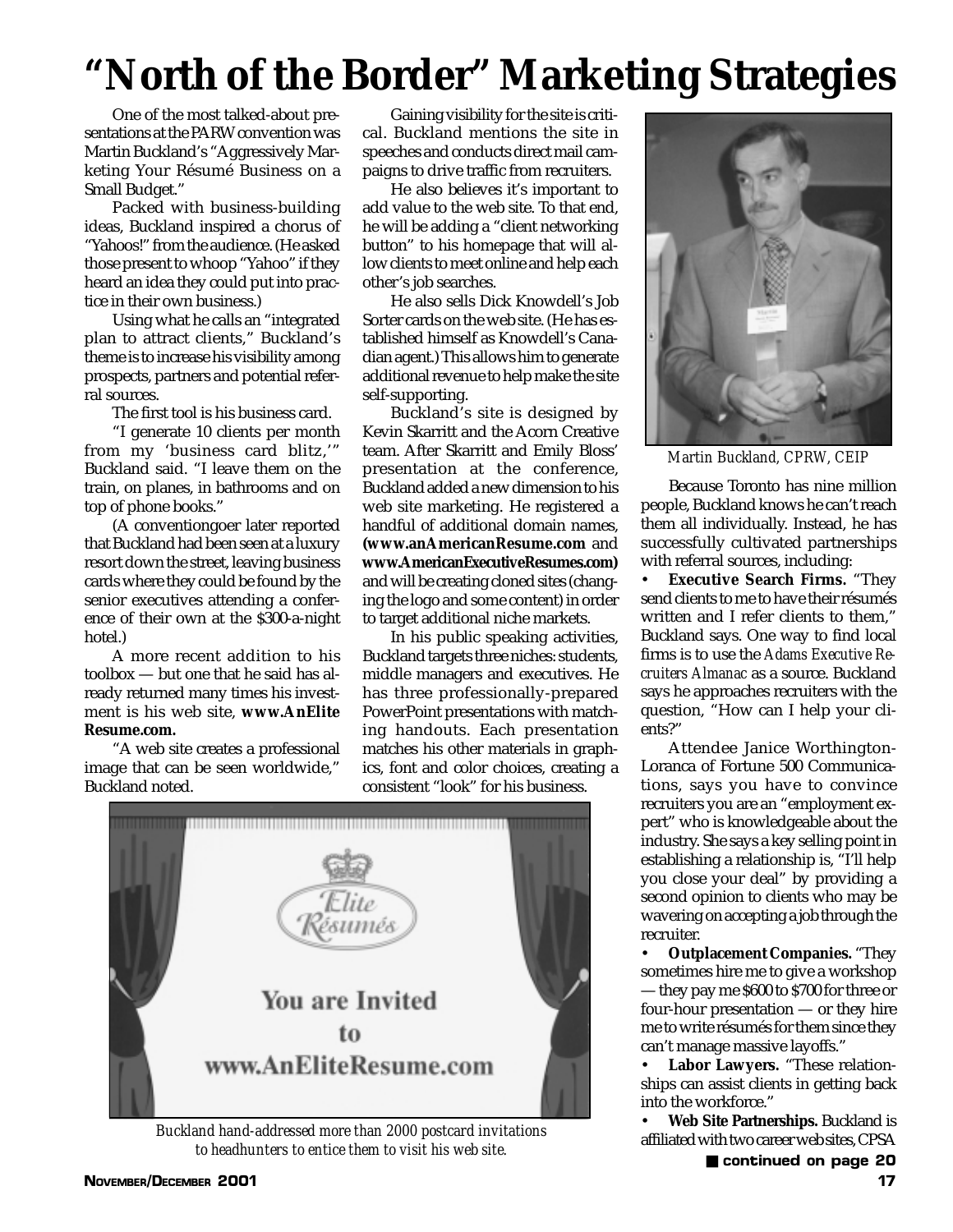## *HR PANEL: Employment Experts Speak Out*

*The HR Panel: Fred McCoy, Director of Special Projects with Jabil Circuit, Inc.; Richard (Dick) Park, Vice-President and Senior Trust Administrative Officer with Northern Trust Bank; and Leonard Stone, Executive Director of the Florida Orchestra.*

#### *On the Need for a Well-Written Résumé*

*Dick:* "Even internal candidates are expected to have a résumé. When it comes to measuring the credentials of one candidate versus another, the résumé helps in assessing strengths."

*Leonard*: "I'd like to see something that sings or dances off the paper. How does this document separate them from all the rest of them that come in? What makes you different?"

*Dick:* "The extent to which someone can divine the culture of the company they are interviewing with, that will help them."

### *Selecting Candidates to Interview*

*Dick:* "I try to sort résumés into two or three piles. The first pile is those with skills that are directly applicable. The second pile is those with relevant credentials, but not an exact match. There's no set number (of candidates). If they're a good candidate, we want to talk to them. In many cases, even if we don't hire them initially, we establish a connection so they may be considered for another position."

*Fred:* "I am looking for someone who has progressed, either within the com-

pany or in the industry. If I have to read 100 résumés a day, I want to be able to find the information I need."

### *Résumé Formats*

*Fred:* "The majority of résumés come in electronically. I find them 'more acceptable' than print résumés. The résumé comes into the HR department and then is forwarded to the hiring manager. I like attachments that include the first two or three lines in the body of the email message. That way, if I'm not interested, I toss it."

*Leonard:* "In our small organization, hiring starts with the department head, not HR. Half of the résumés we get are written and half are electronic. From a personal view, I'm impressed when I can hold it in my hand. I even notice the quality of paper."

*Dick:* "I don't have a preference for format. What I'm looking for is a succinct description of someone's experience and how they may fit our needs. I look at the number of jobs in relation to career length — i.e., six jobs in four years. I look for specifics instead of generalities whenever possible. Ideally, there is some progression in responsibility over time. If you talk about results on the résumé, you can be sure we will talk about it in the interview."

### *On Cover Letters*

*Fred:* "I want a cover letter that explains who you are and how you might fit the job. What catches my attention is if the

individual works for the competition, works for a customer or if he has obvious skills. For example, 'I am a fiber optics engineer with 10 years' experience.'"

### *Pet Peeves*

*Leonard:* "Boilerplate documents — I am one of 1500 people who are getting this résumé."

*Fred:* "Cover letters addressed to 'Dear Hiring Manager' and inappropriate styles — i.e., flowered paper for a hightech company."

*Dick:* "Generic résumés. If there are a list of requirements in the ad, I'm looking for a résumé that gives an answer to the ad."

### *Final Thoughts*

*Leonard:* "Everyone who is in hiring is an individual who went looking for a job themselves at one time. I always believe, if I wanted the position, I would do what I could to get that position. Find it what it is about the job that needs to be done and what it is about you that makes you the best candidate for the job. Then marry those competencies to the needs of the position."

*Dick:* "The cover letter and résumé together are a vehicle that highlights why an individual is a fit for a particular job."

*Fred:* "In an interview, personality and energy are important. The résumé is the basic document we work from."



**18 NOVEMBER/DECEMBER 2001**



*Leonard Stone Fred McCoy Dick Park*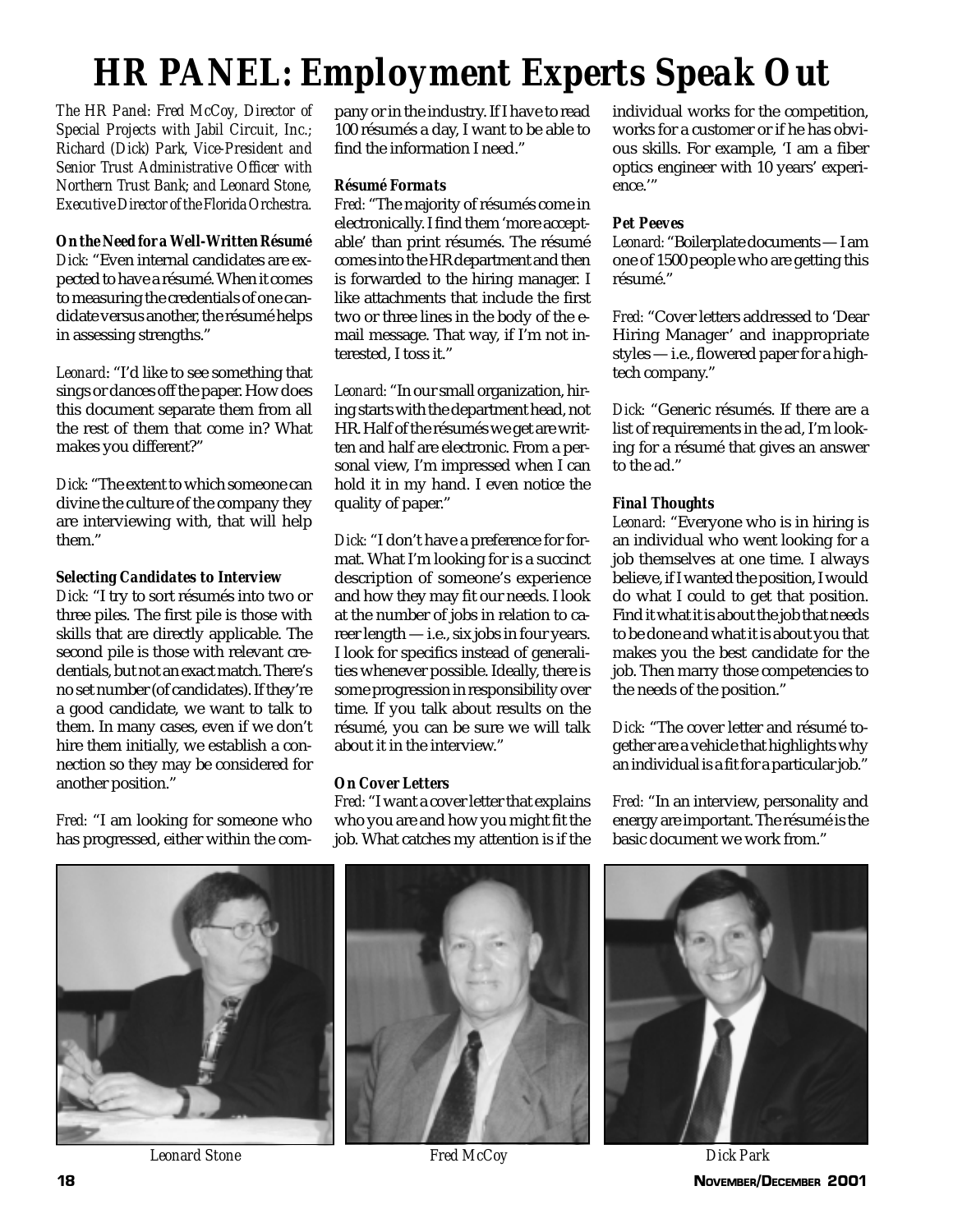## **"Master of Your Own Domain" Web Strategies for Résumé Writers**

Kevin Skarritt has developed a niche as the web consultant of choice for résumé writers. His promotional materials claim that fully one-third of résumé writing firms use his company's services.

In his presentation at the PARW conference, Skarritt says that a web presence is more than design, functionality, page construction or marketing. Instead, he argues, it's a tool that will enable résumé writers to:

- Expand their market;
- Identify niche clients;
- Increase customer convenience;
- Help them be known as "technically savvy";
- Improve communication with prospective clients;
- Create additional profit centers;
- Decrease printing costs; and
- Increase profits.

But web site success doesn't come easily. Drawing on Dr. Stephen Covey's best-selling book, Skarritt outlines the "Seven Habits of Successful Web Site Owners":

- Empowerment, not fear;
- "Active marketing, not passive management";
- Creative, dynamic strategies create more than just an online brochure;
- Have a search engine plan, but don't rely solely on search engines to drive traffic to the site;
- View the web site as an exciting resource;
- Understand that you can't know everything; and
- Realize that the elephant CAN be eaten … one bite at a time.

"The goal of a web site is to build traffic, which leads to contacts, which turn into sales, which generate profits," Skarritt says.

When developing a marketing plan for the site, he advises résumé writers to remember that a successful marketing strategy is "creative, sustained, scheduled and in line with your existing business model."

"There is no one more motivated to market your site than you," Skarritt



*Kevin Skarritt*

says. "Don't build it and passively expect it to work."

Skarritt says the biggest complaint he hears from résumé writers is, "I have a web site, but I'm not getting hits."

He reminds them that a web site is "a Yellow Pages ad that you've clipped out and put up on a door. It's only effective if you get people to walk by it."

Skarritt advises his clients to spend their time improving their rankings on those sites, not trying to get listed on every search engine.

"The top 25 search engines give 99 percent of the searches being done," Skarritt says.

Re-registering a site can be one way to get top billing.

"Re-registering every week may not be excessive for AltaVista, Google, Web Crawler and Hotbot," he says.

Strategic partnerships can be a valuable tool to drive web traffic.

"The most effective way to get sustained, predictable traffic is through strategic partnerships," Skarritt says.

"Who should you partner with?" Skarritt asks. "Web sites that mesh with you and your business."

He recommends using a search engine to identify possible partner sites. Audience members also recommended searching out associations that serve your niche market and offering to help them create or upgrade a career section

on their site. The *CareerXRoads* book (by Mark Mehler and Gerry Crispin) can also be a source of thousands of niche web sites — most of which don't yet have a career expert.

Write a great letter of introduction. Offer your services. Skarritt says résumé writers can sit in on chat rooms to moderate and facilitate discussion, write career articles, provide career advice and perform résumé critiques.

"Establish one relationship and leverage your way into others," Skarritt says. "Your credibility goes way up."

You can also increase traffic through public appearances and ads.

"Radio spots, TV spots, community presentations and workshops are all ways to raise visibility," Skarritt says.

Janice Worthington-Loranca, of Fortune 500 Communications, agrees.

"Everything I do is geared toward getting people to my web site," she says.

## *Kevin's Action Plan*

- **Learn to edit your own pages.** "If you edit your own site, you control the meta content." (The hidden stuff search engines use to find your web site.)
- **Constantly improve your site.** "Eighty to ninety percent of the sites in this industry are third generation sites — the bar is getting higher and higher."
- *1st Generation* Text Only
- *2nd Generation* Text and Some Graphics
- *3rd Generation* Full-Blown Graphics and Some Functions
- 4th Generation **—** Interactivity, FLASH and High-End Programming.

"If you have a 'homegrown' site, you're going to have a hard time competing."

• **Take time to plan your web site.** "A web site should reflect your personality" and should match your other business promotional materials in style, color, font and theme. "The message should reflect that it's about THEM, not YOU."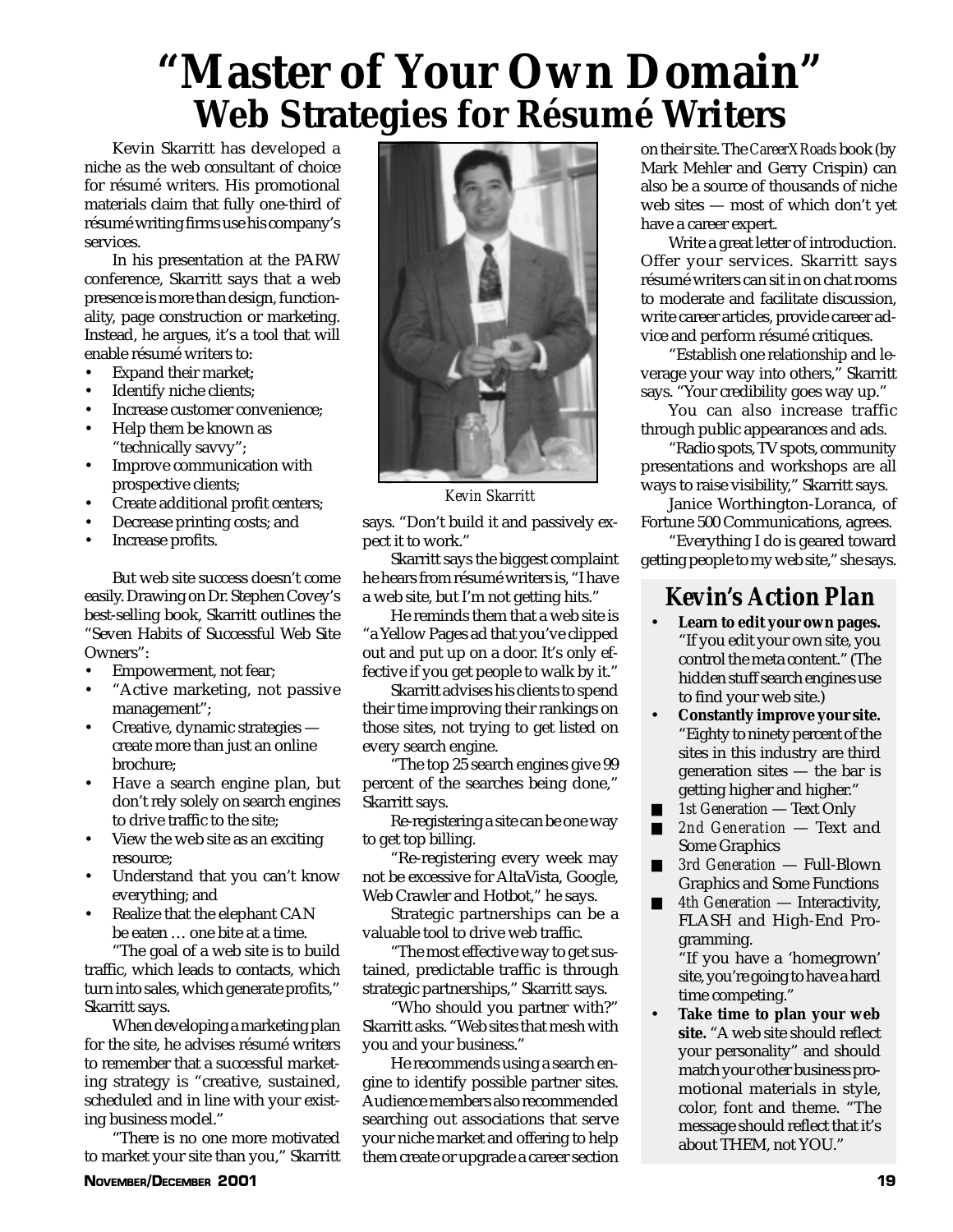## **PARTNERING FOR PROFIT**

Whoever said "Two heads are better than one" obviously had strategic alliances in mind.

Lynn Hughes and Allyn Evans shared their research and experience with PARW Convention attendees to show that one plus one can equal three.

They define an alliance as "two or more organizations working together for their mutual benefit." Partnerships, they note, "implies a separate legal entity."

The benefits of teaming up are many, Hughes and Evans said. From shared resources, expertise and capabilities to enhanced credibility and increased confidence, a working alliance can offer advantages over going it alone.

But the road is also fraught with potential pitfalls: different expectations and work ethics, individual goals and objectives and the inevitable disagreements.

"You need to constantly evaluate and adjust, or you'll have a quick death," Hughes says.

Tips they offer include:

• Create a clearly-defined agreement that outlines responsibilities, obligations, workload, provisions for termination of the agreement, payment terms and revenue disbursements.

• Bring in experts. Cover operational logistics through the use of accountants, lawyers and insurance agents.

Look for opportunities to build alliances. Potential partners can be found in your local Chamber of Commerce, Society for Human Resource Management, professional organizations and online.

• Don't expect your alliance to meet 100% of your needs. While Hughes had previous small business experience and Evans had marketing know-how, they found neither to be a strong proofreader/editor. "There are still some things missing. We still have to cover our weaknesses," Evans said.

• Know when to say goodbye. In your initial agreement, outline how the alliance will end. Address survivorship issues (should someone die) and first right to purchase and buyout issues. "You can have happy endings," Hughes said. She and Evans recently decided to end their alliance.

The opportunities and benefits of strategic alliances are the greatest lure, says a veteran of multiple, successful strategic alliances.

"There is a synergy you cannot create with just a single individual," Kevin Skarritt notes.

## *Buckland Offers Marketing Tips*

(Canadian Professional Sales Association) and **HireTopTalent.com** to serve as a resident career expert. ■ continued from page 17

With www.HireTopTalent.com, Buckland actually contracts his services through the web site. Then HireTopTalent.com bills the client directly. They keep \$100 (Canadian) and forward him the rest.

Other possible partners for résumé writers include divorce attorneys and financial planners.

Buckland's ideas resonated with PARW members in attendance.

"Much of what he does, I believe

in," said Don Straits, of Corporate Warriors.com. "I do a lot of what he does. I find it very effective."

Others say they will work to implement the techniques.

"I've been lacking in networking. I need to join more local organizations that I've neglected," said Amy Whitmer of Envision Résumés.

Marian Bernard noted, "The idea of a résumé service without borders really hasn't caught on in my neck of the woods. I need to get busy and establish referral relationships."

As Buckland would say: "Yahoo" to that!

## *Unlocking Corporate Doors*

Although she's only been a résumé writer and career coach for two years, Kathleen McInerney is already making an impact in her South Florida community. Her presentation at the PARW convention focused on how résumé writers can use their networking and community relations skills to open the doors to corporate contacts and contracts.

"Think about (your networking as) mining," McInerney advises. "Miners put a pan in the river and shake it like crazy. They end up with a lot of water and sand and little nuggets of gold."

McInerney's focus is on outplacement and training, and occasionally, combining the two to help employers retain key employees and reduce turnover.

Thinking strategically about your referral and corporate needs is key, McInerney says.

"I learned from Dick Knowdell the technique of calling someone and asking if they know two people you can talk to," she says. "Use the same strategies you advise your clients to use."

McInerney also says not to confuse networking with socializing.

"Networking is not party time," she says.

Building connections with a diverse group of individuals is one key to creating a strong network. McInerney's network includes a vocational engineer, psychologist, dentist, hairstylist, mental health counselor, numerous outplacement counselors, massage therapist and acupuncturist.

"If you've got a good strong net, it's going to work for you," McInerney says. "Your network is your sales force."

One dentist in her network, she estimates, makes one referral each week (worth \$1,000 in business).

But don't let self-interest be your only guide. McInerney advises résumé writers to ask those you meet how you can make referrals to them.

> "Get to know them," she advises. ■ continued on page 21